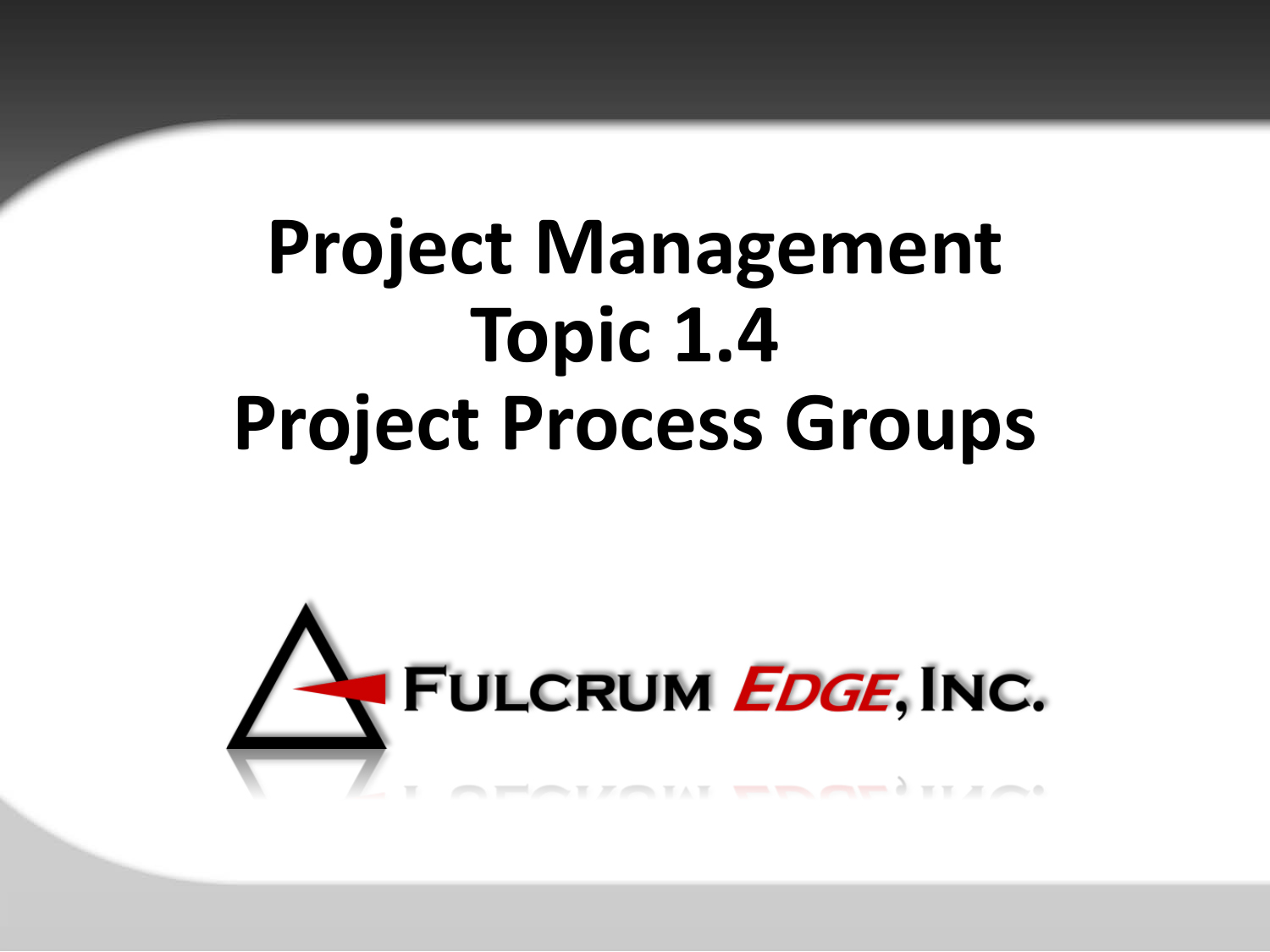# **Project Management Process**

- **5 Process Groups** (not Project Phases)
- **10 Knowledge Areas**
- **47 Processes** each characterized by
	- Inputs
	- Tools & Techniques
	- –Outputs

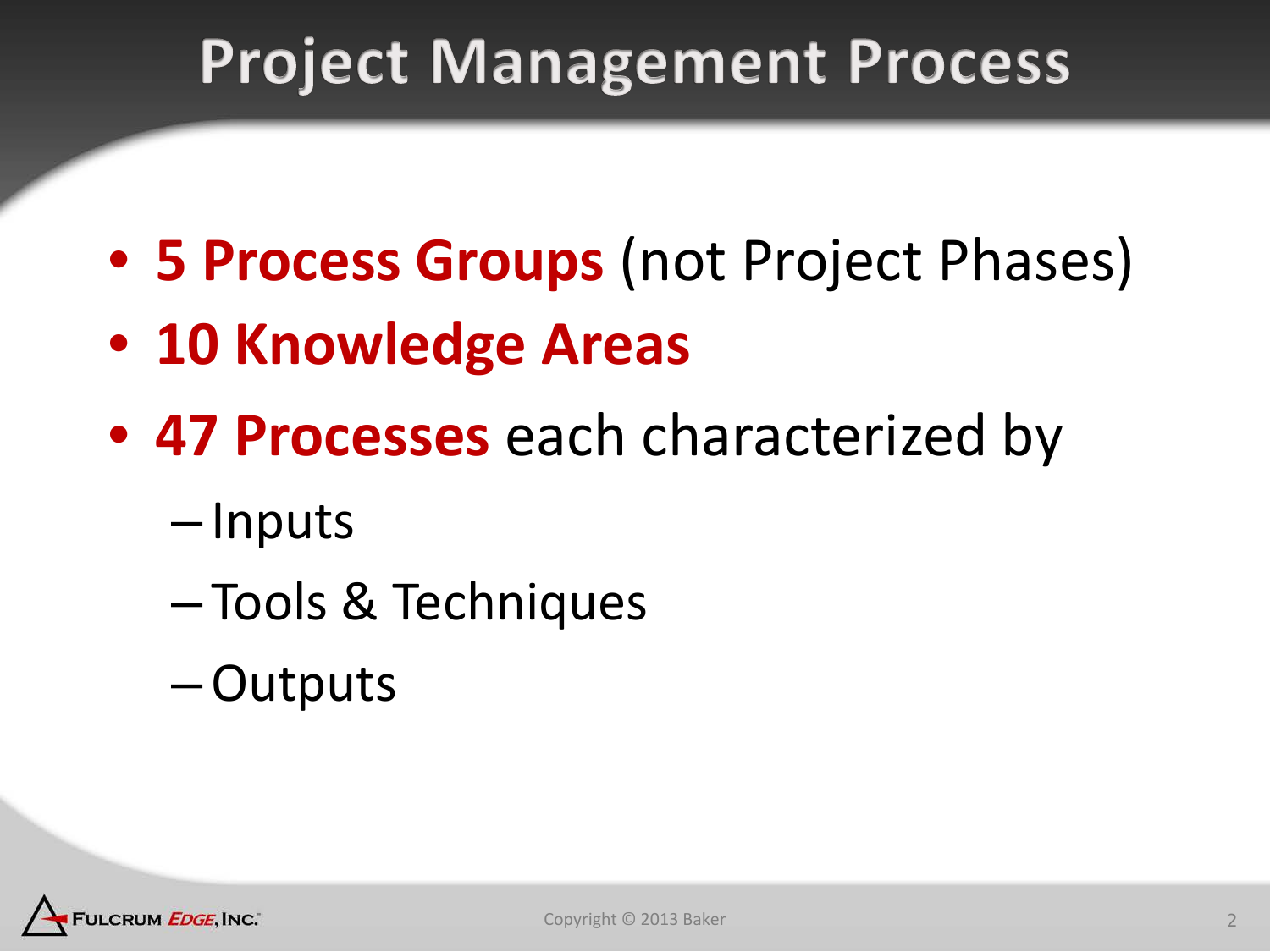# **Project Management Process Groups**



- Processes not Phases
- Processes are Iterative
- Each project team or phase goes through the 5 process groups.
- PM selects processes to use and their application.

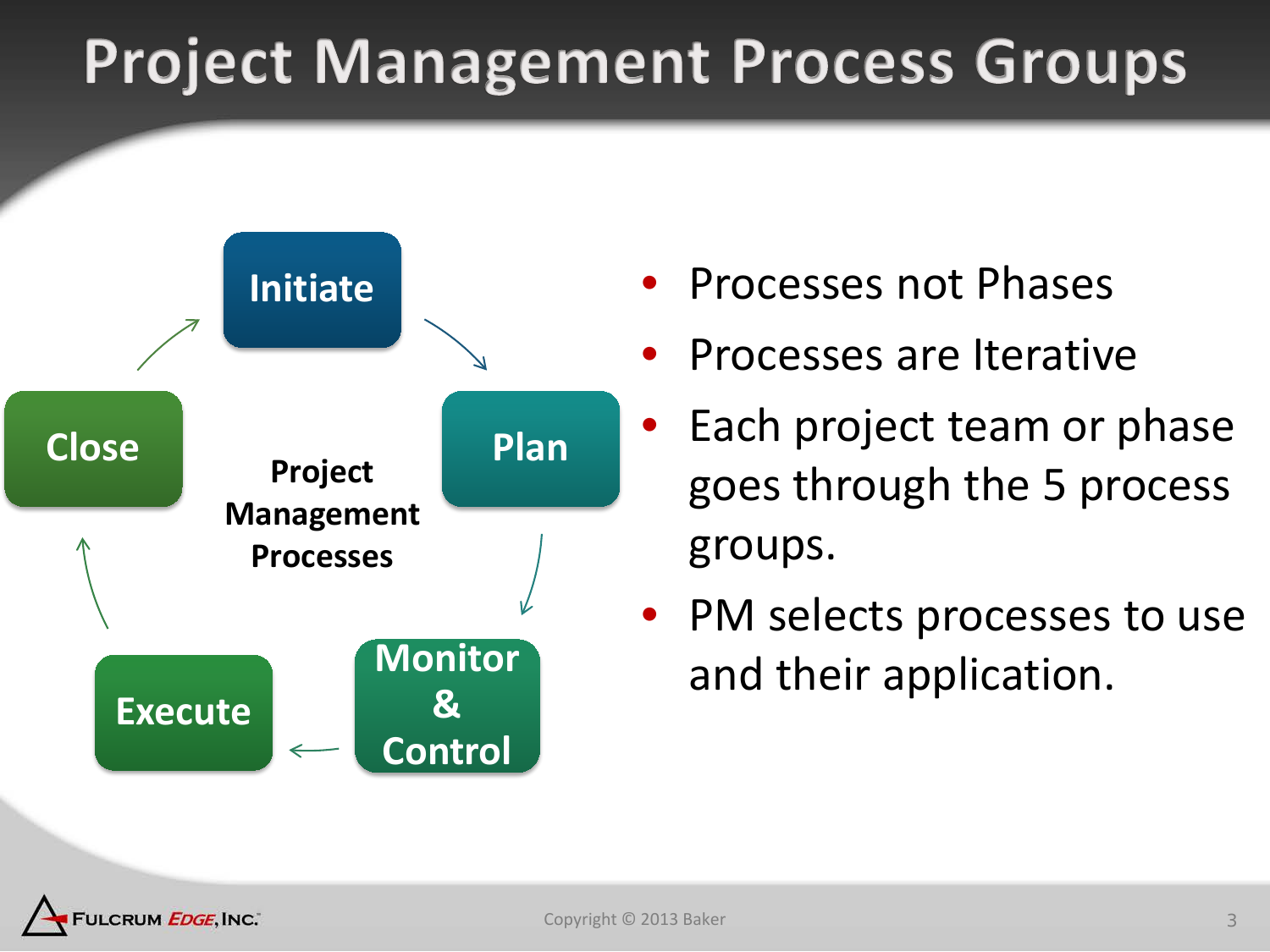- Integration
- Scope
- Time
- Cost
- Quality
- Human Resources
- Communication
- Risk
- Procurement
- Stakeholder Management

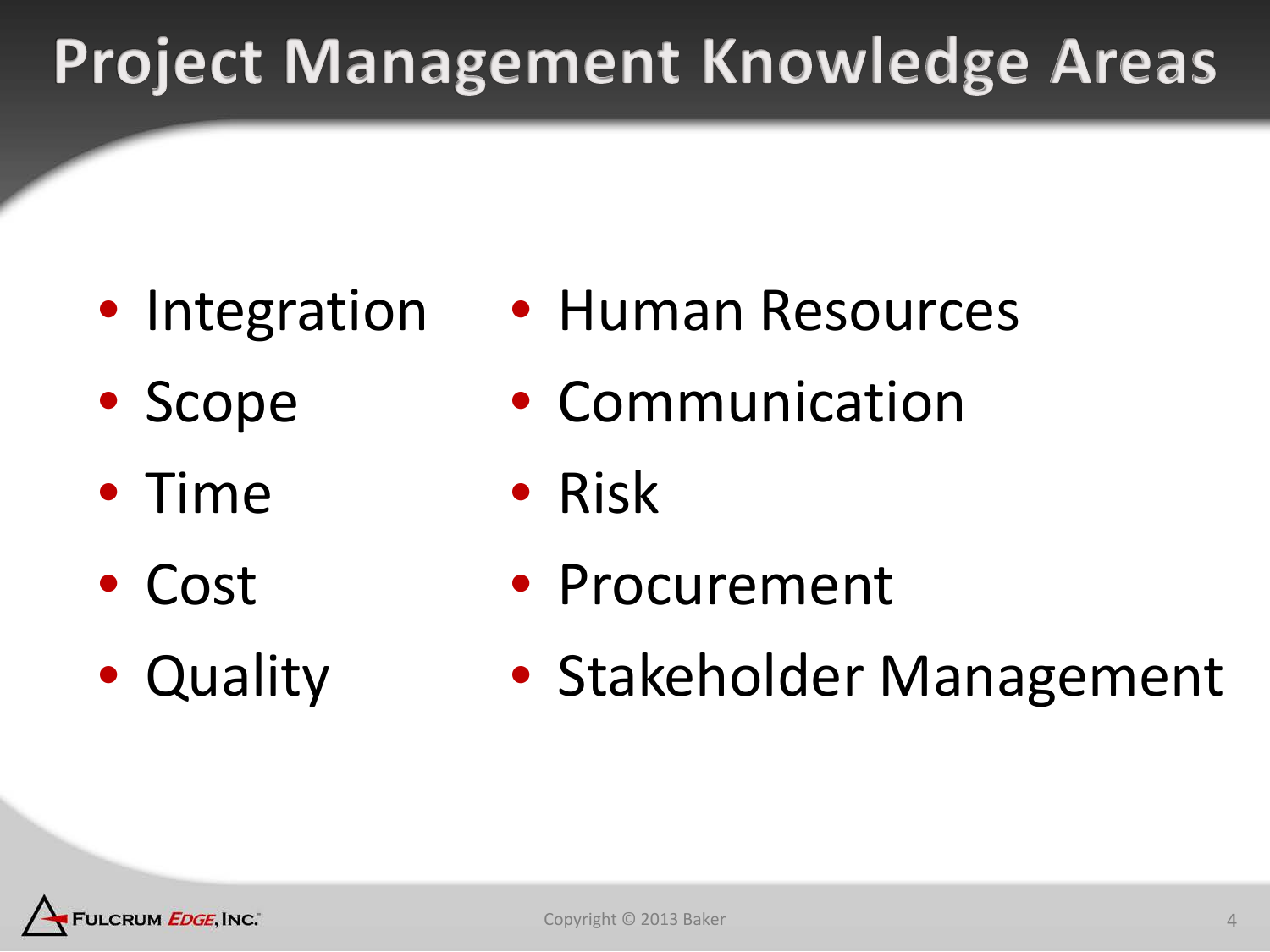### **Knowledge Areas & Process Groups Matrix**

| <b>Knowledge</b>       | <b>Process Groups</b> |                |                |                              |                |  |
|------------------------|-----------------------|----------------|----------------|------------------------------|----------------|--|
| <b>Areas</b>           | <b>Initiate</b>       | Plan           | <b>Execute</b> | <b>Monitor &amp; Control</b> | <b>Close</b>   |  |
| Integration            | $\mathbf{1}$          | $\mathbf{1}$   | $\mathbf{1}$   | $\overline{2}$               | 1              |  |
| <b>Scope</b>           |                       | $\overline{4}$ |                | $\overline{2}$               |                |  |
| <b>Time</b>            |                       | 6              |                | $\mathbf{1}$                 |                |  |
| <b>Cost</b>            |                       | 3              |                | $\mathbf{1}$                 |                |  |
| <b>Quality</b>         |                       | $\mathbf{1}$   | 1              | $\mathbf 1$                  |                |  |
| <b>Human resource</b>  |                       | $\mathbf{1}$   | 3              |                              |                |  |
| <b>Communications</b>  |                       | $\mathbf{1}$   | $\mathbf{1}$   | $\overline{1}$               |                |  |
| <b>Risk</b>            |                       | 5              |                | $\mathbf{1}$                 |                |  |
| <b>Procurement</b>     |                       | $\mathbf{1}$   | $\mathbf{1}$   | $\mathbf{1}$                 | $\overline{1}$ |  |
| <b>Stakeholder Mgt</b> | $\mathbf{1}$          | 1              |                | 1                            |                |  |

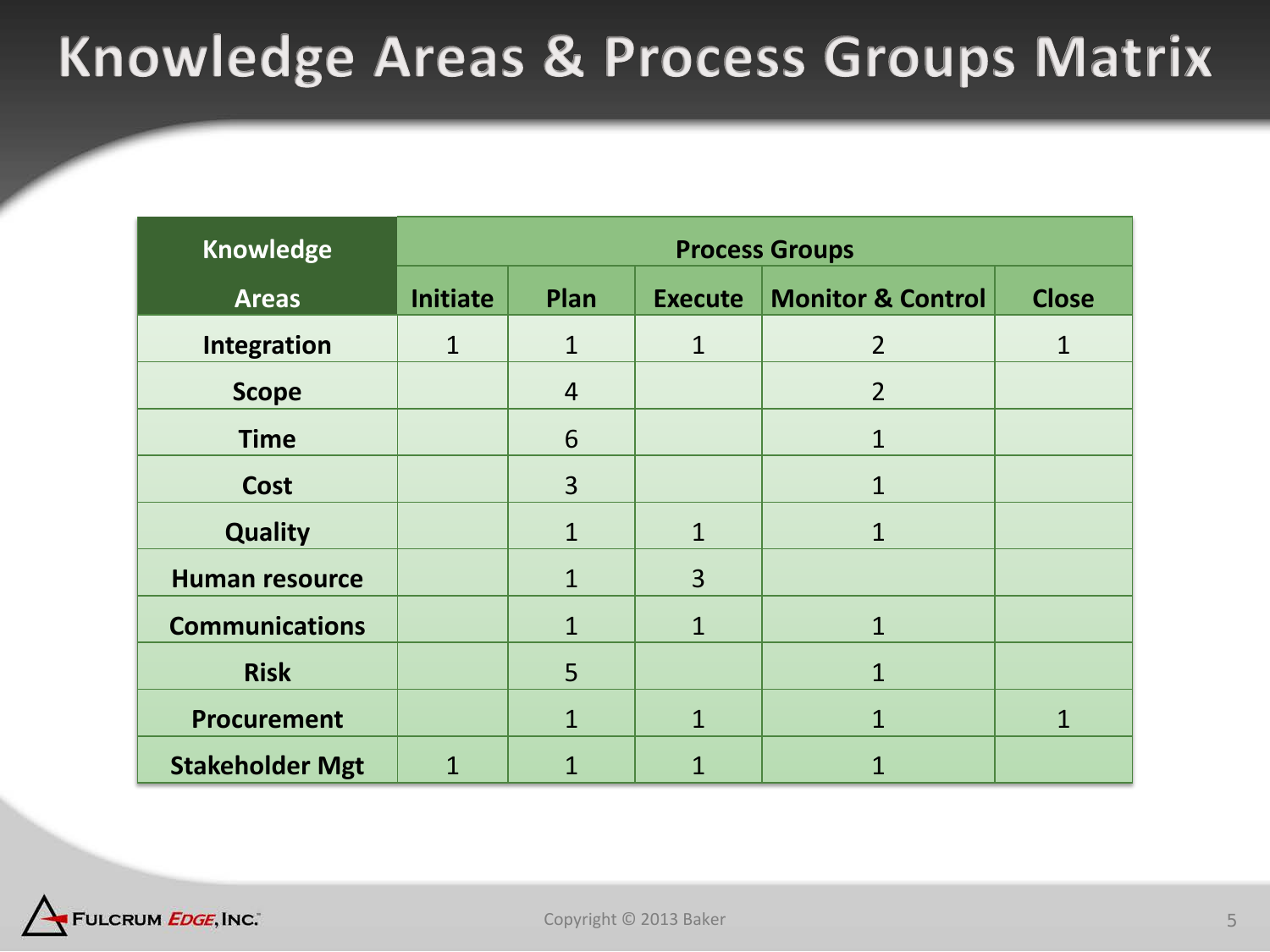### **1.4.1 Class Exercise**



# **Process Groups and Knowledge Areas**

#### Learn by Doing Project Management Pages 10-11



Copyright © 2013 Baker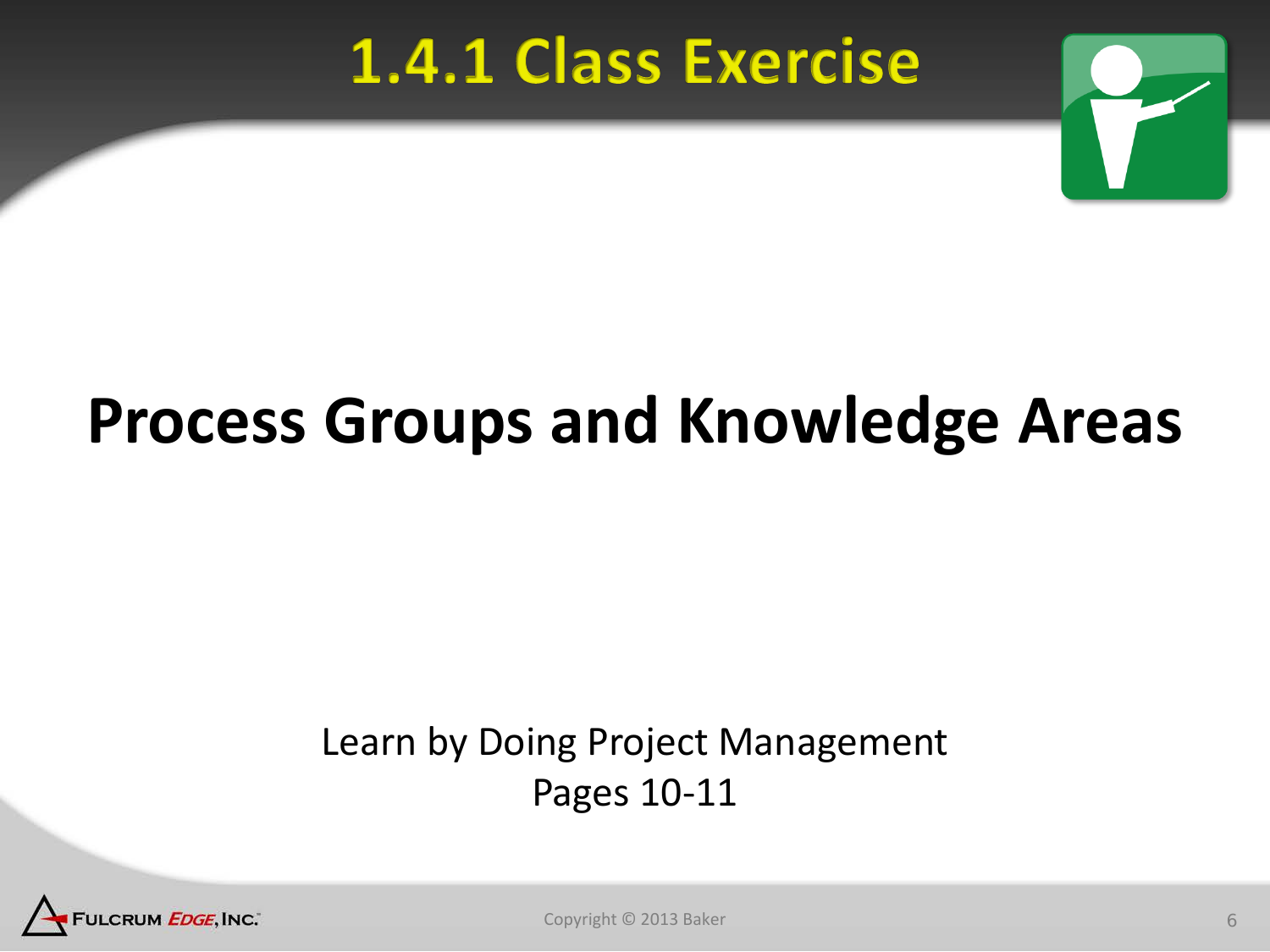## 1.4.1 Class Exercise Worksheet

| <b>Project Activity</b>               | <b>Knowledge Area</b> | <b>Process Group</b> |
|---------------------------------------|-----------------------|----------------------|
| <b>Perform Quality Checks</b>         |                       |                      |
| <b>Define Scope</b>                   |                       |                      |
| <b>Check Actual to Baseline Costs</b> |                       |                      |
| <b>Identify Threats</b>               |                       |                      |
| <b>Create Project Website</b>         |                       |                      |
| <b>Sequence Activities</b>            |                       |                      |
| <b>Create Charter</b>                 |                       |                      |
| <b>Identify Stakeholders</b>          |                       |                      |
| <b>Assemble Project Team</b>          |                       |                      |
| <b>Authorize Final Payment</b>        |                       |                      |

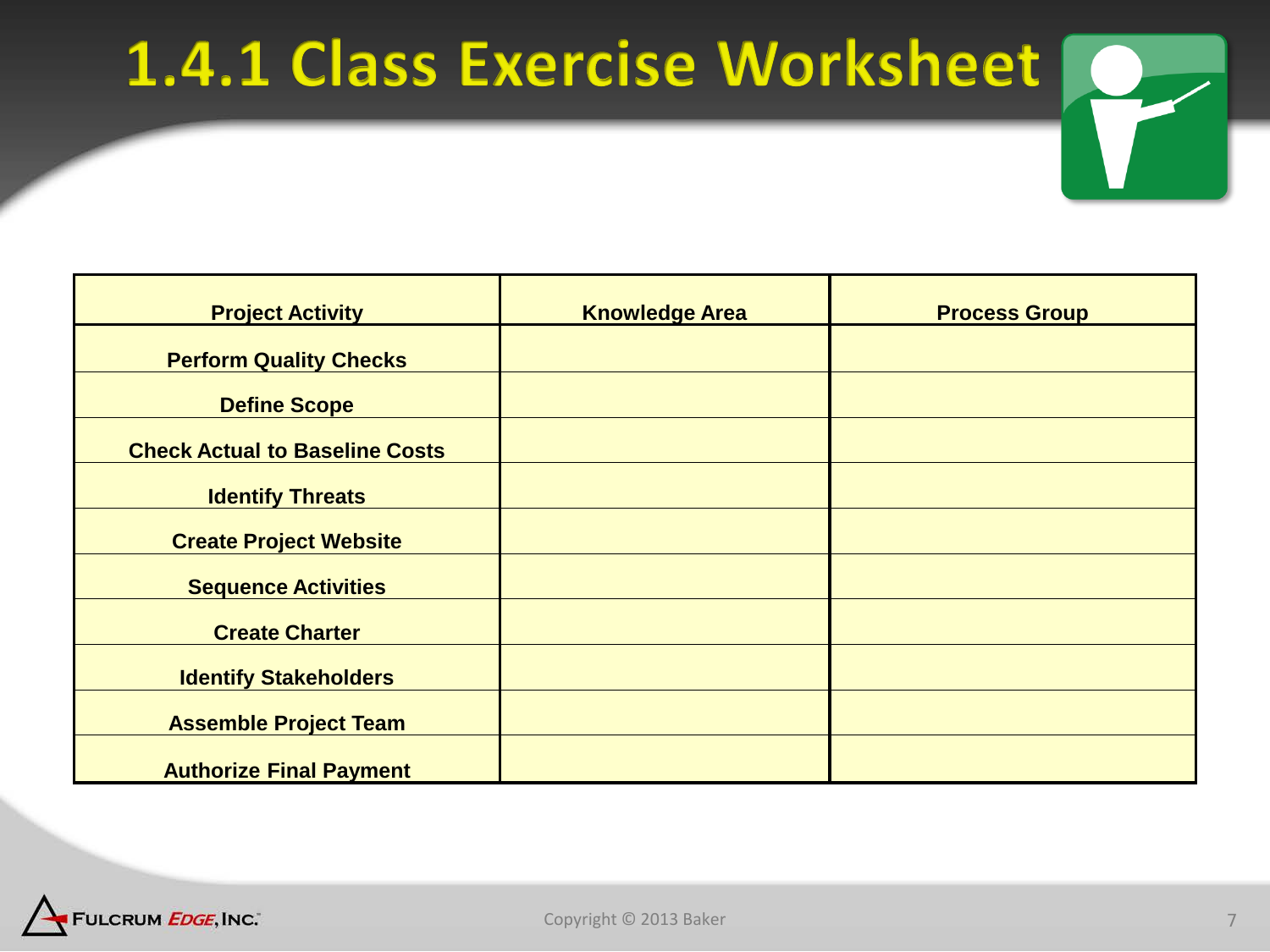### **Multi-company Management Process Groups**



- Five process groups
- All are relational processes
- Processes do not stand alone
- Processes must be married to a purpose to drive results.
- The project provides the purpose.

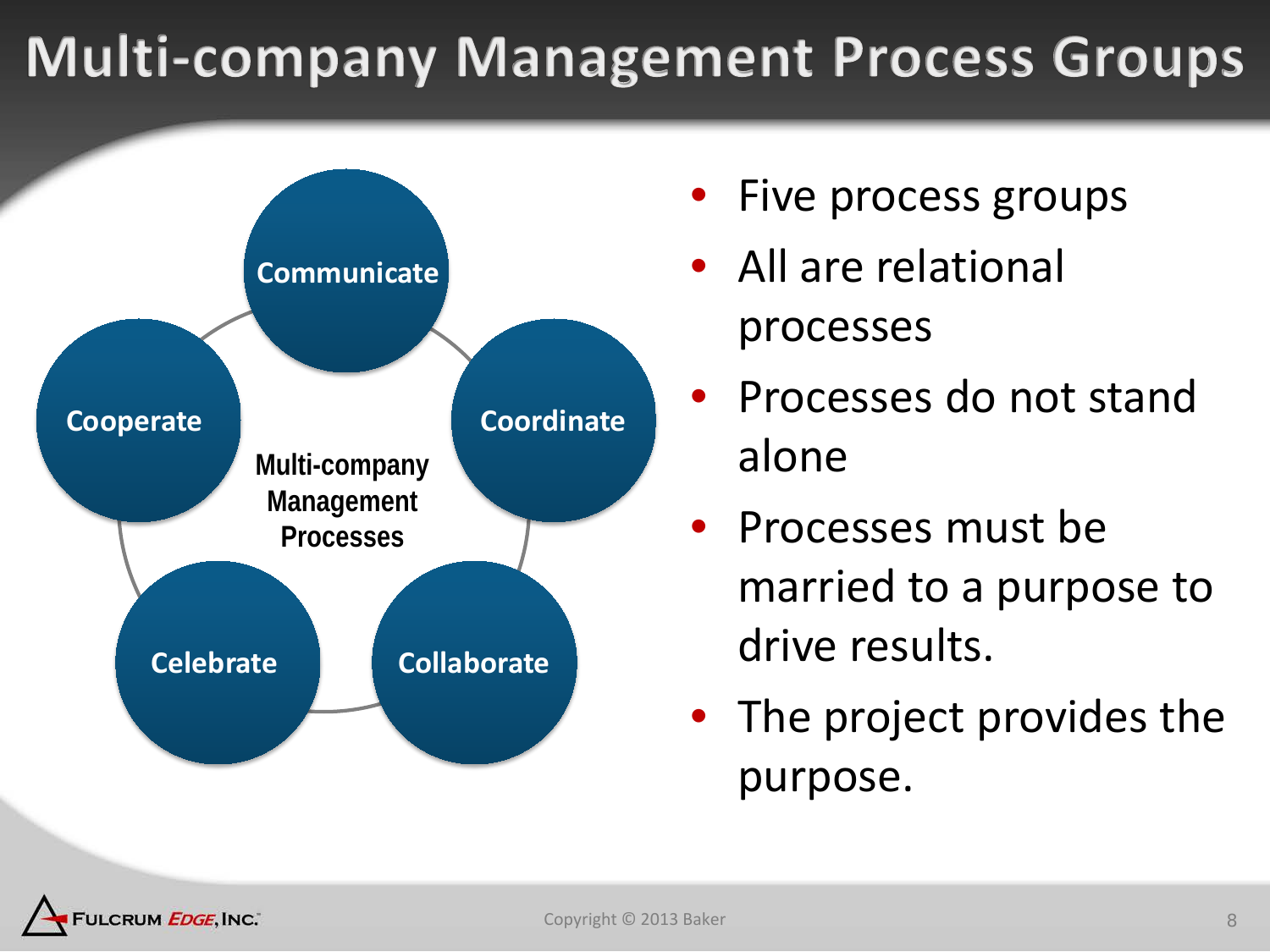#### **MPM Merges Multi-company and Project Management Processes**

### Merging yields 6 interlinked process groups

|                           |                | <b>Multi-company</b><br><b>Management</b> | Project<br><b>Management</b> | <b>MPM Six C</b><br><b>Processes</b> |
|---------------------------|----------------|-------------------------------------------|------------------------------|--------------------------------------|
| <b>Communicate</b>        |                | Cooperate                                 |                              | Cooperate                            |
| Cooperate<br><b>Close</b> | Coordinate     | Communicate                               | Initiate                     | Communicate                          |
|                           |                | Coordinate                                | Plan                         | Coordinate                           |
|                           | <b>Control</b> | Collaborate                               | Monitor &<br>Control         | Control                              |
| <b>Complete</b>           |                |                                           | Execute                      | Complete                             |
|                           |                | Celebrate                                 | Close                        | Close                                |